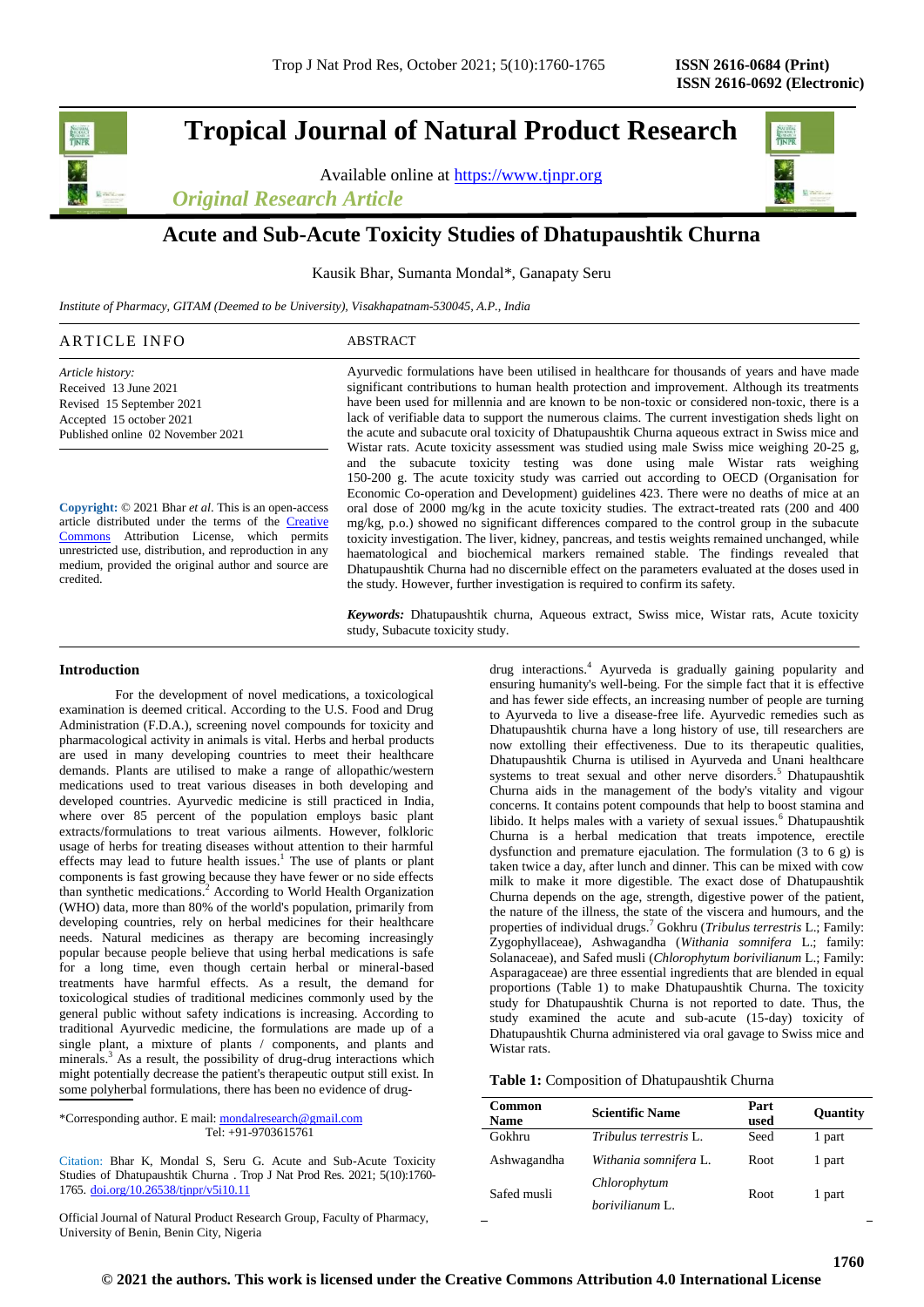#### **Materials and Methods**

## *Plant materials*

The three ingredients of Dhatupaushtik Churna were purchased in January 2020 from Herbal House, Kolkata, West Bengal, India. They were authenticated by Dr. Suchandra Samanta Mondal, Assistant Professor, Department of Botany, Krishnanagar B. Ed. College, Krishnanagar, Nadia, West Bengal, India (Reference no Cert/01- 03/20).

#### *Preparation of Dhatupaushtik Churna*

The Dhatupaushtik Churna was made according to the Ayurvedic Formulary of India's standard procedure.<sup>8</sup> To make Dhatupaushtik Churna, all components were shade-dried and pulverised individually, then sieved through a #80 sieve before being combined in equal amounts.

#### *Extraction of Dhatupaushtik Churna*

The powdered drug (500 g) was extracted by maceration with 2.5 L distilled water for 48 h. The aqueous extract was filtered through a Whatman filter paper and evaporated to dryness over a regulated hot water bath maintained at 60-70ºC to obtain a yield of 8.12% (w/w). The dried extract was kept in the refrigerator at 4°C until ready for use. The crude extract was resuspended in distilled water regularly during the administration of experimental animals.

## *Experimental animals*

Adult healthy male Swiss mice weighing 20-25 g and male Wistar rats weighing between 150-200 g were used to evaluate acute and subacute toxicity studies. They were kept in separate polypropylene cages having stainless steel grills at the top. The animals were acclimatised for a week to laboratory conditions in the animal house. They were maintained at  $22 \pm 2^{\circ}$ C temperature, 65% humidity and 12/12 hours light/dark cycle.<sup>9</sup> They were kept with free access to standard diet and water *ad libitum*.<sup>10</sup> The Institutional Animal Ethical Committee of Bengal School of Technology, Sugandha, Hooghly, India, approved all experimental protocols (Proposal no: 1726/CPCSEA/IAEC/2021-  $007$ 

#### *Acute toxicity study*

The studies were conducted over Swiss mice as per Organization for Economic Cooperation and Development (OECD) guidelines 423, with a few minor modifications.<sup>9</sup> Adult healthy male Swiss mice were used. The animals were randomly selected and divided into three groups, each containing six male mice kept in their cages for one week before dosing to allow acclimatisation at laboratory conditions. All mice in the three groups were fasted overnight before extract administration. After the fasting period, all animals were weighed, and their dosages were calculated based on their body weight. The extract was dissolved in distilled water, and the test was carried out according to methods of Sumanta Mondal *et al.*<sup>11</sup> and Shivhare *et al.*<sup>12</sup>

Aqueous extract of Dhatupaushtik churna (AEDC) was administered orally at 1000 mg/kg and 2000 mg/kg, respectively for groups II and III as per body weight of mice. Group I was used as control group that received only distilled water (3 mL/kg, p.o.). After administration of extract and solvent as control, the animals were kept under close observation continuously for first hour followed by observation in every five minutes up to four hours and thereafter once in a day for 14 days. The animals were monitored for mortality, behavioral, neurological, and other toxic signals. The animals were weighed daily and finally on  $15<sup>th</sup>$  day, last weights were measured, and average weights were calculated. One-fifth and one-tenth of maximum tolerated doses<sup>13</sup> of Dhatupaushtik churna aqueous extract used in acute toxicity (2000 mg/kg, p.o.) was determined for subacute toxicity study (200 and 400 mg/kg, p.o.).

### *Subacute toxicity study*

The subacute toxicity of Dhatupaushtik churna aqueous extract was performed following the method of Halim *et al.*<sup>14</sup> and Mondal *et al.*<sup>11</sup> Healthy adult male Wistar rats were randomly assigned into three groups each containing six male rats. Group I received only distilled  **ISSN 2616-0692 (Electronic)** 

water (3 mL/kg, p.o.) via oral route for 14 days. Group II and III received AEDC at 200 and 400 mg/kg, p.o., once daily for 14 days. All 18 rats were observed every day for any kind of physiological and behavioral modifications. The body weight for each rat along with their food and water intake were monitored on daily basis. On  $15<sup>th</sup>$ day, the animals were sacrificed and blood samples were collected for determination of hematological parameters<sup>15</sup> such as percentage of hemoglobin (Hb%), red blood cell count (R.B.C.), white blood cell count (W.B.C.), differential count (D.C.) which includes neutrophils (N), lymphocytes (L), basophils (B) and biochemical parameters<sup>1</sup> such as blood urea, aspartate transaminase (A.S.T.), alanine transaminase (A.L.T.), serum creatinine and alkaline phosphatase (A.L.P.) were measured using commercially available kits., supplied by Span Diagnostics Ltd., Surat, India. Histopathological studies were performed on organ samples of liver, pancreas and kidney. After euthanasia, the main organs were surgically removed and treated in a 10% buffered formalin solution (pH 7.4). The tissue samples were dehydrated in a graded sequence of ethanol (70–99.9%), rinsed in toluene, and then wrapped in paraffin after fixing. The sample was then stained with hematoxylin and eosin after thin tissue slices of 5 μm were churn out on a rotating microtome. Microscopically, the slices were examined for pathological evaluations, and photomicrographs were recorded.<sup>17-19</sup>

#### *Statistical analysis*

The findings were expressed as mean  $\pm$  standard error of mean  $(S.E.M.)<sup>20</sup>$  One-way of analysis of variance (ANOVA) was applied for determination of significant difference. Dunnet's t-test was used to analyse the inter group significance. For all studies, the degree of significance for acceptation was taken as  $p<0.05$ .

#### **Results and Discussion**

#### *Acute toxicity*

In the evaluation of specific hazardous effects of a pharmacological product on the species, organ, and dosage, preclinical toxicity tests on numerous biological systems are utilised. In preclinical toxicity research, rats are frequently utilised as predictors of access to toxicity in humans, saving time, money, and effort.<sup>21</sup> When Dhatupaushtik Churna aqueous extract was administered orally to mice at dosages of 1000 and 2000 mg/kg, p.o., which are several times greater than the therapeutic equivalent dose, unpleasant signs and symptoms were not reported at a single dose of the drug in an acute toxicity study. Because the test dose of Dhatupaushtik Churna did not induce any death in the test animals over the 14-day observation period, it's  $LD_{50}$ (Lethal Dose 50%) is predicted to be larger than 2000 mg/kg, p.o.<sup>2</sup> Furthermore, the animals showed no indication of behavioral alterations. As a result, Churna can be deemed relatively non-toxic, according to earlier published literature.<sup>23, 24</sup>

#### *Subacute toxicity*

In the sub-acute toxicity study, Dhatupaushtik Churna aqueous extract at doses of 200 and 400 mg/kg, p.o. did not produce any significant changes for increment of body weight (Figure 1), which proves that the extract does not have any adverse effects on body weight.<sup>25,26</sup> The weights alteration of liver, kidney, pancreas and testis (Figure 2) was found almost negligible in the experimental groups as compared with control group which suggest that the extract was non-toxic to vital organs. The hematological and biochemical parameters are shown in Tables 2, 3 and Figure 3. It was observed that there were no significant changes in several liver function parameters (Table 2) such as total bilirubin, conjugated bilirubin, total protein, albumin, total cholesterol, triglyceride, A.L.T., A.S.T. and A.L.P. when compared with control group. A hike in above mentioned parameters reflects hepatocyte damage.<sup>27</sup> Blood urea and serum creatinine levels remain normal (Figure 3) which showed that extract do not interfere with renal function and renal integrity.<sup>28</sup> No significant changes were observed in several hematological parameters (Table 3) such as hemoglobin (Hb), total count (T.C.) of R.B.C. and W.B.C., differential count (D.C.) of WBC and platelet count as compared with control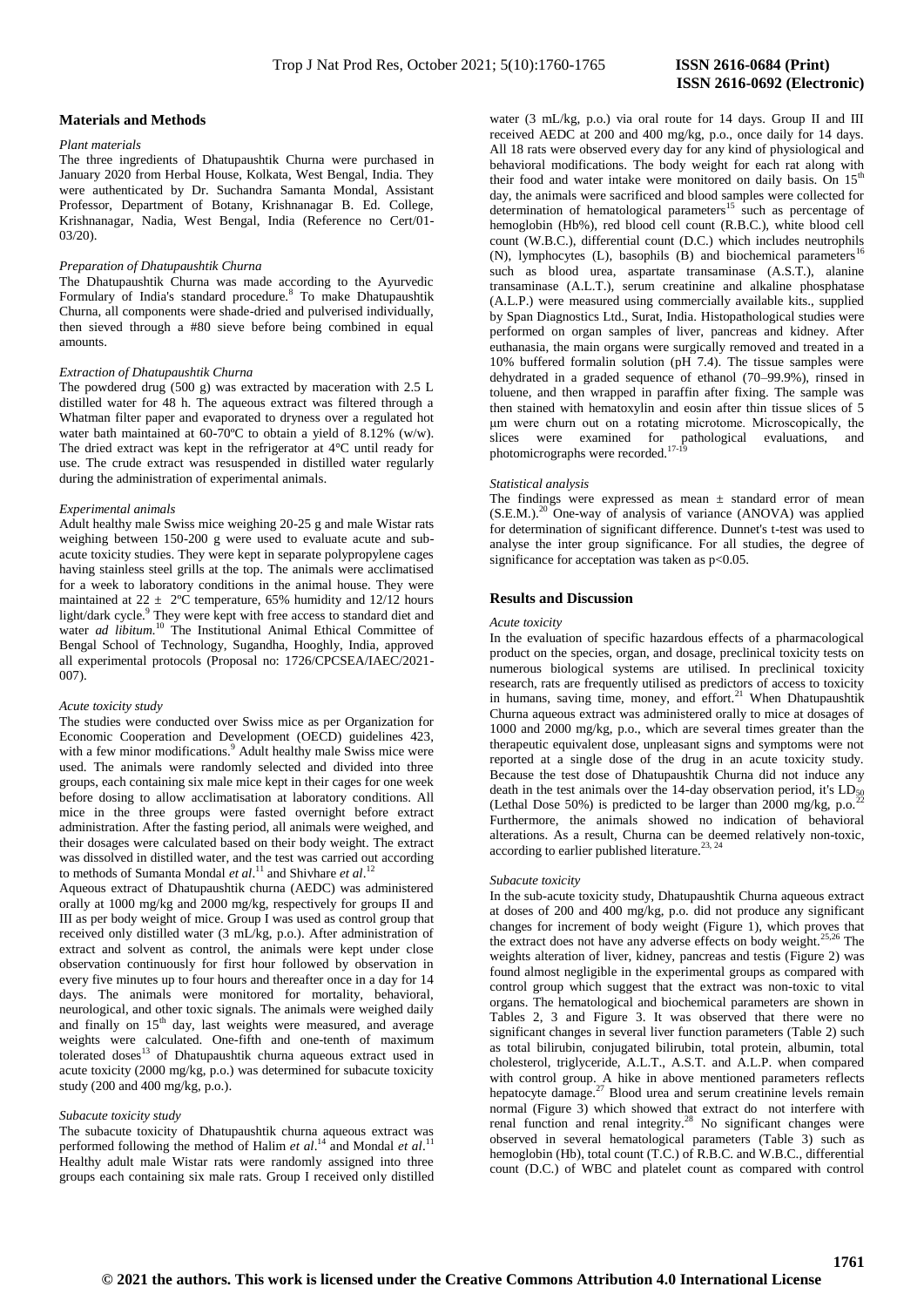group that confirms non-toxic nature of extract and does not affect circulating red cells, hematopoiesis or leucopoiesis.

The effects of the histopathological analysis of the liver, kidney, pancreas, and testis are presented in Figure 4. The histopathology examination results revealed no significant deterioration in the separate organs. The retention of normal lobular architecture was found in numerous segments of the liver. Hepatocytes are arranged in single cell cords spreading from the central vein and appear normal. At the dose levels of the extracts examined, no non-specific lobular hepatitis was observed. There was no evidence of biliary stasis, granuloma, dysplasia, or malignancy, and various sections examined from a renal biopsy confirmed that the glomeruli, tubules, interstitium, and blood vessels were all normal in size and shape. Acute tubular necrosis or glomerular alterations were not present, and several sections of the pancreas indicated normal architecture. Histopathological lesions, granuloma, dysplasia, or malignancies were not found. Sections of the reproductive organ i.e., testis for male rats showed normal pathology for both the control and extract treated groups.



**Figure 1:** Effects of Rats body weight in 14 days treatment with aqueous extract of Dhatupaushtik churna (AEDC). Values are expressed as mean  $\pm$  S.E.M from six observations.



**Figure 2:** Effects of 14 days oral administration of Aqueous extract of Dhatupaushtik churna (AEDC) on organ weights in rats. Values are expressed as mean  $\pm$  S.E.M from six observations.



**Figure 3:** Effect of Dhatupaushtik churna aqueous extract on kidney function in rats. Values are expressed as mean  $\pm$  S.E.M from six observations.

| <b>Parameter</b>              | <b>Control</b>                   |                                    | Dhatupaushtik churna aqueous extract |  |
|-------------------------------|----------------------------------|------------------------------------|--------------------------------------|--|
|                               | $(3 \text{ mL/kg}, \text{p.o.})$ | $(200 \text{ mg/kg}, \text{p.o.})$ | $(400 \text{ mg/kg}, \text{p.o.})$   |  |
| Total bilirubin (µmol/l)      | $13.11 \pm 1.09$                 | $13.79 \pm 1.11$                   | $13.98 \pm 1.14$                     |  |
| Conjugated bilirubin (umol/l) | $3.46 + 0.91$                    | $3.88 \pm 0.07$                    | $3.89 + 0.07$                        |  |
| Total protein $(g/l)$         | $69.73 \pm 5.34$                 | $71.16 \pm 5.39$                   | $72.37 \pm 7.56$                     |  |
| Albumin $(g/l)$               | $37.45 \pm 2.51$                 | $36.12 \pm 2.34$                   | $37.82 \pm 2.27$                     |  |
| Total cholesterol (mg/dl)     | $62.49 \pm 5.31$                 | $63.21 \pm 6.35$                   | $64.05 \pm 6.71$                     |  |
| Triglyceride (mg/dl)          | $82.47 \pm 6.02$                 | $81.92 \pm 6.27$                   | $83.58 \pm 6.59$                     |  |
| ALT (IU/I)                    | $24.87 \pm 3.12$                 | $24.63 \pm 3.18$                   | $25.09 \pm 3.01$                     |  |
| AST (IU/I)                    | $9.96 \pm 1.59$                  | $10.73 \pm 1.67$                   | $11.51 \pm 1.73$                     |  |
| ALP (IU/l)                    | $112.76 \pm 6.07$                | $114.29 \pm 7.51$                  | $115.06 + 8.42$                      |  |

Values are expressed as mean ± S.E.M from six observations. A.L.T.: Alanine transaminase also called Serum Glutamic Pyruvate Transaminase (SGPT); A.S.P.: Aspartate transaminase also called Serum Glutamic Oxaloacetate Transaminase (SGOT); A.L.P.: Alkaline Phosphate.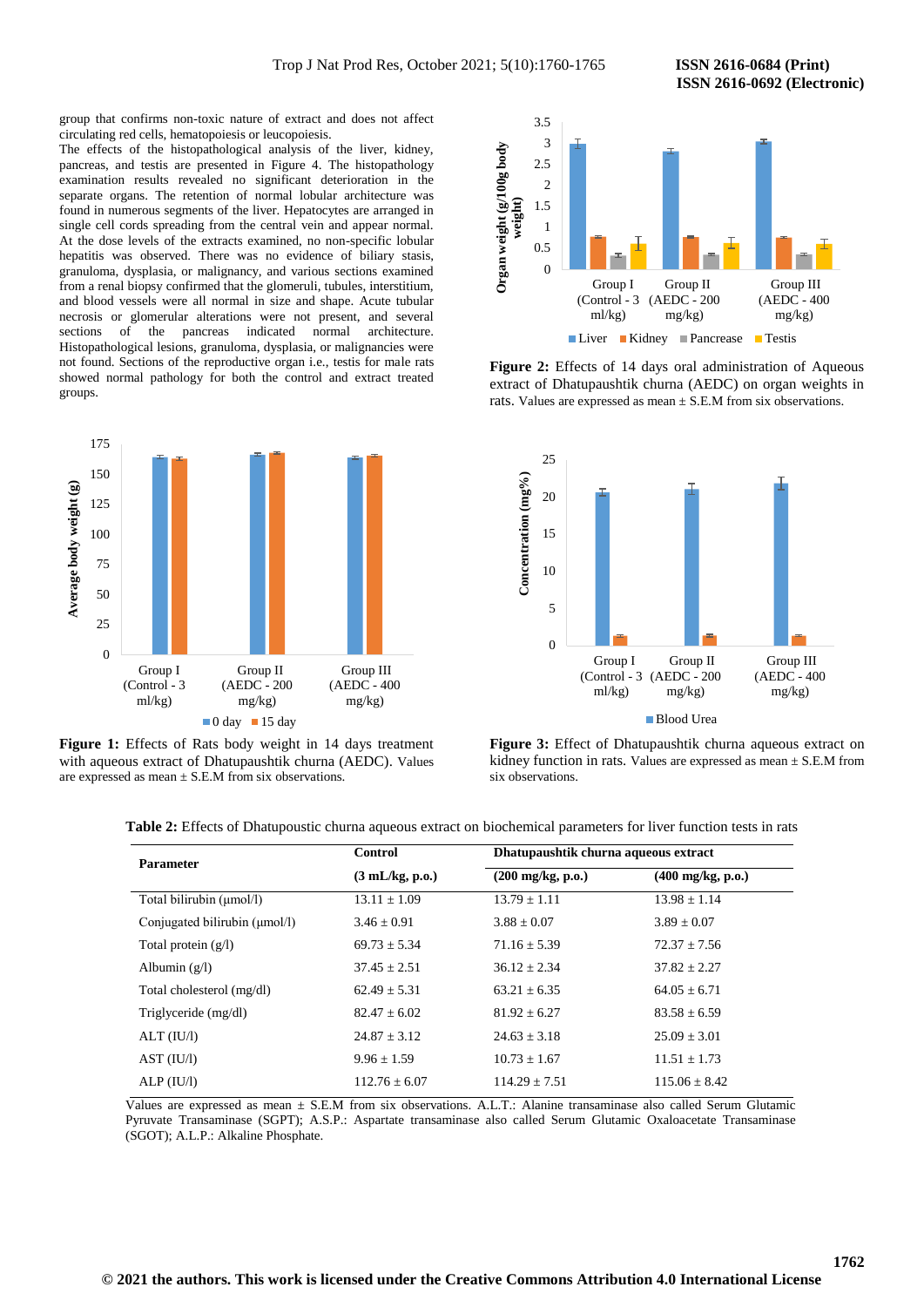

**Figure 4:** Histopathological study of vital organs from Wistar male rats. Photomicrographs of histological findings of different organs from male rats treated with normal control vehicle and AEDC at doses of 200 and 400 mg/kg, body weight, p.o., for a period of 15 days (hematoxylin-eosin staining,  $40 \times$  magnification, magnified parts in testis =  $100 \times$  magnification)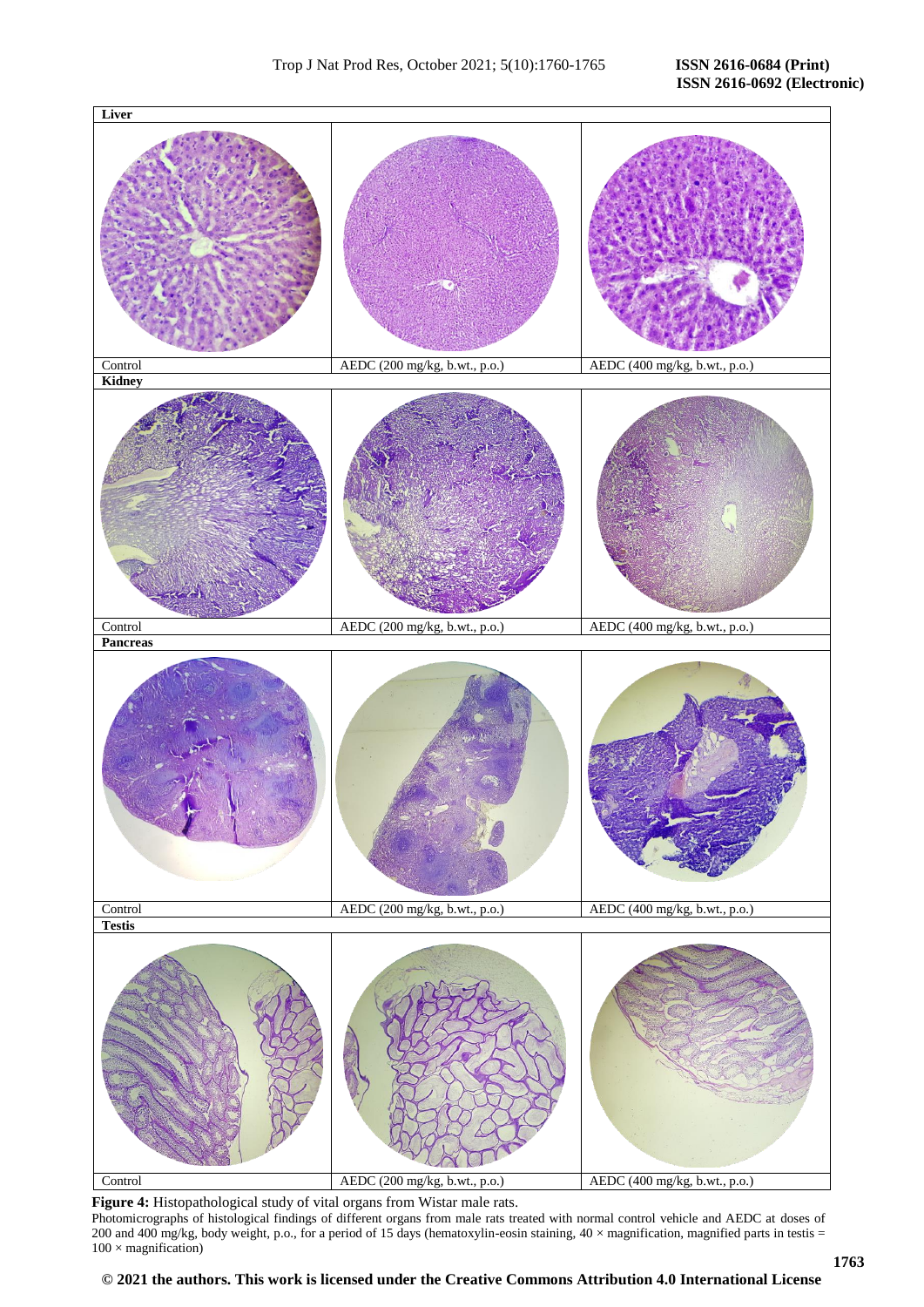| Parameter            | <b>Control</b>                   | Dhatupaushtik churna aqueous extract |                                    |
|----------------------|----------------------------------|--------------------------------------|------------------------------------|
|                      | $(3 \text{ mL/kg}, \text{p.o.})$ | $(200 \text{ mg/kg}, \text{p.o.})$   | $(400 \text{ mg/kg}, \text{p.o.})$ |
| Hb (%)               | $12.92 + 0.47$                   | $13.69 + 0.76$                       | $14.25 + 0.81$                     |
| RBC (X $10^{12}$ /l) | $8.87 + 0.72$                    | $8.78 + 0.64$                        | $9.56 + 0.78$                      |

 $13.14 \pm 0.61$   $13.25 \pm 0.65$   $14.07 \pm 0.69$ 

 $536.76 \pm 37.69$   $567.32 \pm 38.58$   $563.95 \pm 38.86$ 

**Table 3:** Effect of Dhatupaushtik churna aqueous extract on some hematological parameters

 Results are expressed as mean ± S.E.M from six observations. H.B.: Haemoglobin; R.B.C.: Red Blood Cells; W.B.C.: White Blood Cells.

Neutrophils (%) 43.81  $\pm$  3.12 44.35  $\pm$  3.97 45.03  $\pm$  4.05 Lymphocytes (%)  $55.82 \pm 5.63$   $55.17 \pm 6.28$   $55.89 \pm 6.31$ Eosinophils (%) 1.45 ± 0.15 1.52 ± 0.16 1.26 ± 0.14 Monocytes (%)  $1.07 \pm 0.11$   $1.02 \pm 0.09$   $0.99 \pm 0.11$ Basophils (%) 00 ± 00 00 ± 00 00 ± 00

#### **Conclusion**

Based on the findings, it can be concluded that Dhatupaushtik churna aqueous extract administered for 15 days at doses of 200 and 400 mg/kg, p.o., has relatively minor toxic potential. Dhatupaushtik churna was shown to be safe to use and can be used widely as a traditional medication, according to the findings. However, further study is required to investigate and confirm its safety and effectiveness in humans.

#### **Conflict of Interest**

The Authors declare no conflict of interest.

WBC  $(X 10^9/1)$ 

Platelet  $(X 10<sup>9</sup>/I)$ 

#### **Authors' Declaration**

The authors hereby declare that the work presented in this article is original and that any liability for claims relating to the content of this article will be borne by them.

## **Acknowledgements**

We are thankful to GITAM (Deemed to be University), Visakhapatnam, Andhra Pradesh, India and Bengal School of Technology, Sugandha, Hooghly, West Bengal, India for providing necessary facilities to carry out this research.

#### **References**

- 1. Ghosh D, Mondal S, Ramakrishna K. Acute and sub-acute (30-day) toxicity studies of *Aegialitis rotundifolia* Roxb., leaves extract in Wistar rats: safety assessment of a rare mangrove traditionally utilised as pain antidote. Clin Phytosci. 2019; 5(1):1-16.
- 2. Ekor M. The growing use of herbal medicines: issues relating to adverse reactions and challenges in monitoring safety. Front Pharmacol. 2014; 4(177):1-10.
- 3. Cock IE. The safe usage of herbal medicines: counterindications, crossreactivity and toxicity. Phcog Commun. 2015; 5(1):2-38.
- 4. Che CT, Wang ZJ, Chow MSS, Lam CWK. Herb-Herb Combination for Therapeutic Enhancement and Advancement: Theory, Practice and Future Perspectives. Molecules. 2013; 18(5):5125-5141.
- 5. Anonymous. Ministry of Health and Family Welfare. Department of Ayush: Government of India. Volume- I. Ghaziabad, India: Pharmacopoeia Commission for Indian Medicine and Homoeopathy; 1999; 19-20p.
- 6. Chaddha V, Nayak S, Solanki SS. Preliminary Studies and Evaluation of Dhatupaushtik Churna: A Traditional Ayurvedic Formulation. Int J Med Pharm Sci. 2011;  $1(1):11-27$ .
- 7. Ministry of Health and Family Welfare. Department of Ayush: Government of India. Volume 4. Ghaziabad, India: Pharmacopoeia Commission for Indian Medicine and Homoeopathy; 2004; 122-123p.
- 8. Kansabanik S, Mukhi S, Das C, Das D, Bose A. Establishment of Quality Control Parameters of Nagarmotha Churna. Res J Pharm Tech. 2019; 12(12):5967-5971.
- 9. Diener W, Mischke U, Kayser D, Schlede E. The Biometric Evaluation of the OECD Modified Version of the Acute-Toxic-Class Method (Oral). Arch. Toxicol. 1995; 69(10):729-734.
- 10. Anonymous. National Research Council, Guide for the Care and Use of Laboratory Animals. (8th ed.). National Academy Press. Wash, DC, U.S.A. 2011; 246p.
- 11. Mondal S, Panigrahi N, Sancheti P, Tirkey R, Mondal P, Almas S, Kola V. Evaluation of toxicological, diuretic, and laxative properties of ethanol extract from *Macrothelypteris torresiana* (Gaudich) aerial parts with In-silico docking studies of polyphenolic compounds on carbonic anhydrase II: An enzyme target for diuretic activity. Pharmacogn Res. 2018; 10(4):408-416.
- 12. Shivhare Y, Dangi S, Sonil P, Singh P, Baghel SS. Acute toxicity study of Aqueous extract of *Coccinia indica*  (Roots). Asian J Res Pharm Sci. 2011; 1(1):23-25.
- 13. Walum E. Acute oral toxicity. Environ Health Perspect. 1998; 106(Suppl 2):497-503.
- 14. Halim SZ, Abdullah NR, Afzan A, Rashid BAA, Jantan I, Ismail Z. Acute toxicity study of *Carica papaya* Leaf extract in *Sprague Dawley* Rats. J Med Plant Res. 2011; 5(20):1867-1872.
- 15. John MB. Laboratory Medicine Hematology. (4th ed.). St. Louis; CV. Mosby Co. 1972; 1198p.
- 16. Pieme CA, Penlap VN, Nkegoum B, Taziebou CL, Tekwu EM, Etoa FX, Ngongang J. Evaluation of acute and subacute toxicities of aqueous ethanolic extract of leaves of *Senna alata* (L.) Roxb (Ceasalpiniaceae). Afr J Biotechnol. 2006; 5(3):283-289.
- 17. Ghai CL. A Text Book of Practical Physiology. India; Jaypee Brothers: 1995; 119p.
- 18. Mondal S, Ghosh D, Sagar N, Ganapaty S. Evaluation of Antioxidant, Toxicological and wound healing Properties of *Hibiscus rosa-sinensis* L. (Malvaceae) ethanolic leaves extract on different Experimental animal models. Indian J Pharm Educ Res. 2016; 50(4):620-637.